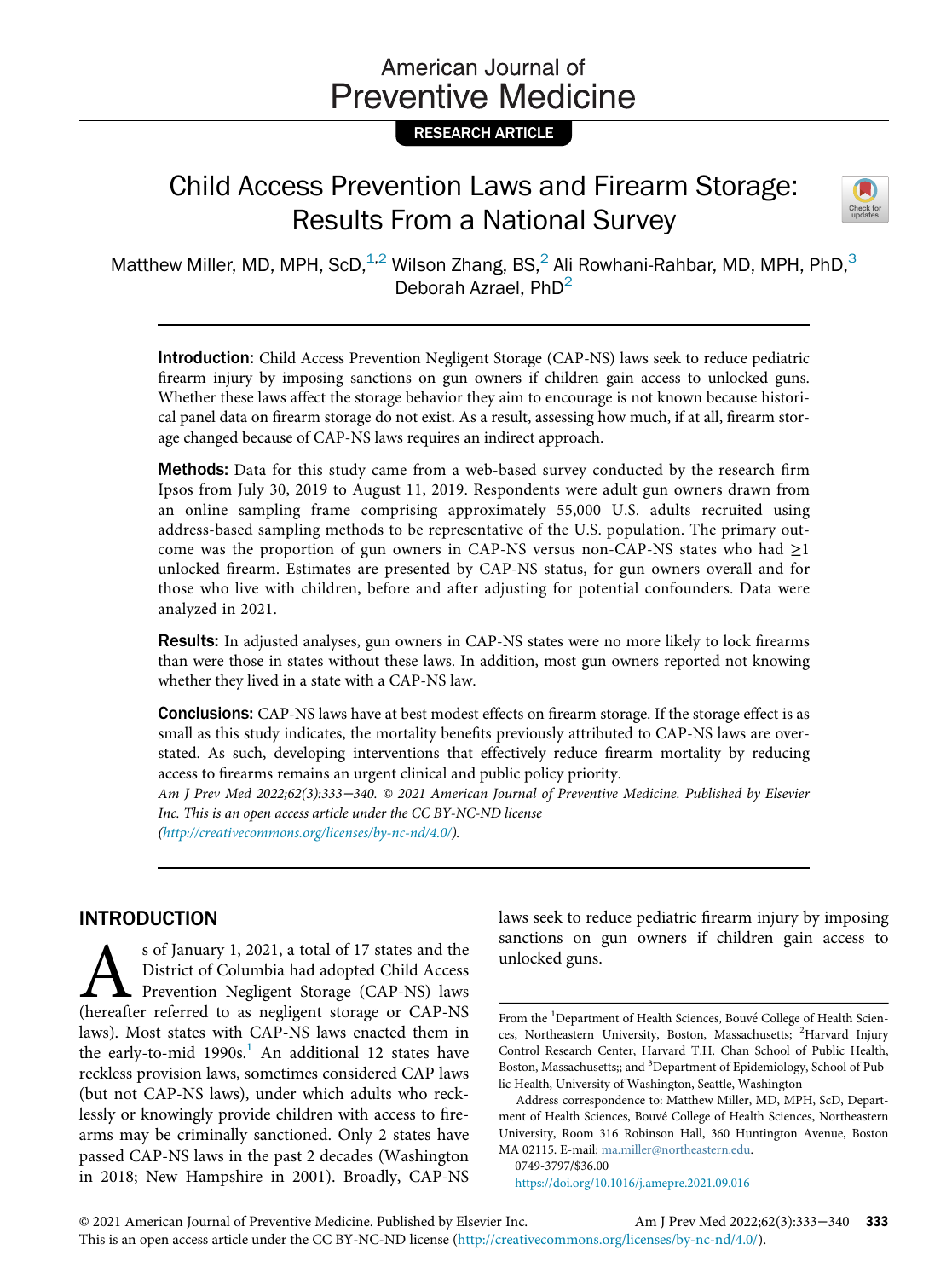The rationale motivating CAP-NS laws is sound: youth suicide, the second leading cause of pediatric death, and unintentional firearm injury, a less frequent cause of pediatric mortality, are 3 times as likely for youth living in homes with unlocked guns, compared with youth in homes where all firearms are locked.<sup>2[−](#page-6-1)4</sup> A simulation study placed these relative risks in context: the youth firearm suicide rate would decrease by 1% for every 2% of gun-owning households with children that newly locked all previously unlocked firearms.<sup>[3](#page-6-2)</sup> Given that approximately half of U.S. gun-owning homes with children have an unlocked firearm, $5$  if 60% rather than 50% of gun-owning households with children stored all household firearms locked (i.e., a relative change of 20%), the youth firearm suicide rate would be 10% lower.

Most pre−post evaluations of CAP-NS laws have focused on estimating the effect these laws have on mortality rates among children and adolescents, the popula-tion CAP-NS laws seek to protect.<sup>6[−](#page-6-4)9</sup> In general, these studies have found that CAP-NS laws are associated with large (10%−35%) reductions in youth firearm suicide rates, $8,9$  $8,9$  $8,9$  youth unintentional firearm death rates,  $6,7$  $6,7$  $6,7$  and youth firearm homicide rates.<sup>6</sup> Some studies have found that CAP-NS laws decrease firearm suicide rates as much for young adults as for adolescents, 6[,10](#page-7-2) and unintentional firearm death rates as much for older adults as for chil-dren.<sup>[7](#page-6-5)</sup> More modest reductions in rates of both firearm suicide and firearm homicide (a 5%−7% reduction by the sixth year after implementation) have been reported by researchers using Bayesian methods that, relative to methods used in other analyses, may reduce extreme effect size estimates and false positives.<sup>11[,12](#page-7-4)</sup> The primary effect reported in the Bayesian study was for the population overall; the effect on adolescents, reported in an appendix, was indistinguishable from that for the whole population.

The magnitude of the mortality benefit attributable to passage of CAP-NS laws should be commensurate with the storage changes induced by these laws. Direct assessment of how storage has changed, however, is not possible because state-level panel data on storage do not exist. This study takes an indirect approach: data from the 2019 National Firearms Survey are used to estimate the proportion of gun owners in CAP-NS states versus non-CAP-NS states who have ≥1 unlocked firearm (overall and separately for gun owners who live with children) before versus after adjusting for individual- and statelevel characteristics that prior work suggests are associated with firearm storage practices (and that are imbalanced across states with versus without CAP-NS laws). Because the covariate-adjusted proportion of gun owners currently living in non-CAP-NS states who store  $\geq$ 1 firearm unlocked reflects how gun owners in CAP-NS

states would have stored their firearms if their state, counter to fact, did not have a CAP-NS law, the difference between the observed storage in CAP-NS states and the adjusted storage in non-CAP-NS states estimates the effect of CAP-NS laws on storage today.

## **METHODS**

### Study Sample

Data for this study came from a web-based survey conducted by the research firm Ipsos from July 30, 2019 to August 11, 2019. Respondents were drawn from Ipsos's KnowledgePanel, an online sampling frame comprising approximately 55,000 U.S. adults recruited using address-based sampling methods. Samples are representative of the U.S. population.

The target population was non-institutionalized adults (aged ≥18 years) residing in the U.S. in gun-owning households. Whether panel members live in a home with firearms is a baseline characteristic collected by Ipsos; invitations to participate were restricted to those who had previously reported living in a home with firearms. Household and personal firearm ownership were confirmed for respondents who accepted the invitation to participate. A sample of 4,030 adults completed the survey. Gun owners and parents of adolescents were oversampled. This study focused on the 2,950 respondents who reported that they personally owned firearms.

### **Measures**

Respondents were classified as living in a CAP-NS state based on their current state of residence. States were classified as CAP-NS states versus non-CAP-NS states based on data from the Gifford's Law Center.<sup>[1](#page-6-0)</sup>

Respondents were classified as believing that their state had a CAP-NS law based on the following questions. Respondents were first asked: To the best of your knowledge, does your state have a law that imposes penalties on gun owners whose guns could be or are accessed by children? These laws, sometimes called Child Access Prevention laws or Safe Storage laws, may or may not require that a child's access results harm to self or others. A total of 3 response options were offered: yes, no, and don't know. Respondents who answered yes were asked 4 additional questions to determine whether they believed that their state's law included provisions regarding firearm storage (Appendix Table 2, available online). Specifically, respondents were asked to indicate if the law in their state provides sanctions for when a child: (1) uses a gun that is unlocked/loaded to hurt or injure someone, (2) gains access to a gun that is unlocked/loaded, whether they use it to hurt or injure someone, (3) is likely to gain access to a gun that a gun owner had stored unlocked/loaded (whether the child gains access to it), or (4) is provided with a gun by a gun owner intentionally, knowingly, or recklessly. Respondents were told to choose all that applied. Respondents who chose  $(4)$  but not  $(1)$ ,  $(2)$ , or  $(3)$  were classified as not thinking that their state had a CAP-NS law  $(n=43)$ .

Gun owners were asked to enumerate how many guns they owned, how many were handguns, and how many were long guns, and separately for handguns and long guns in their home, how many were loaded and unlocked, loaded and locked up, unloaded and unlocked, and unloaded and locked up. Other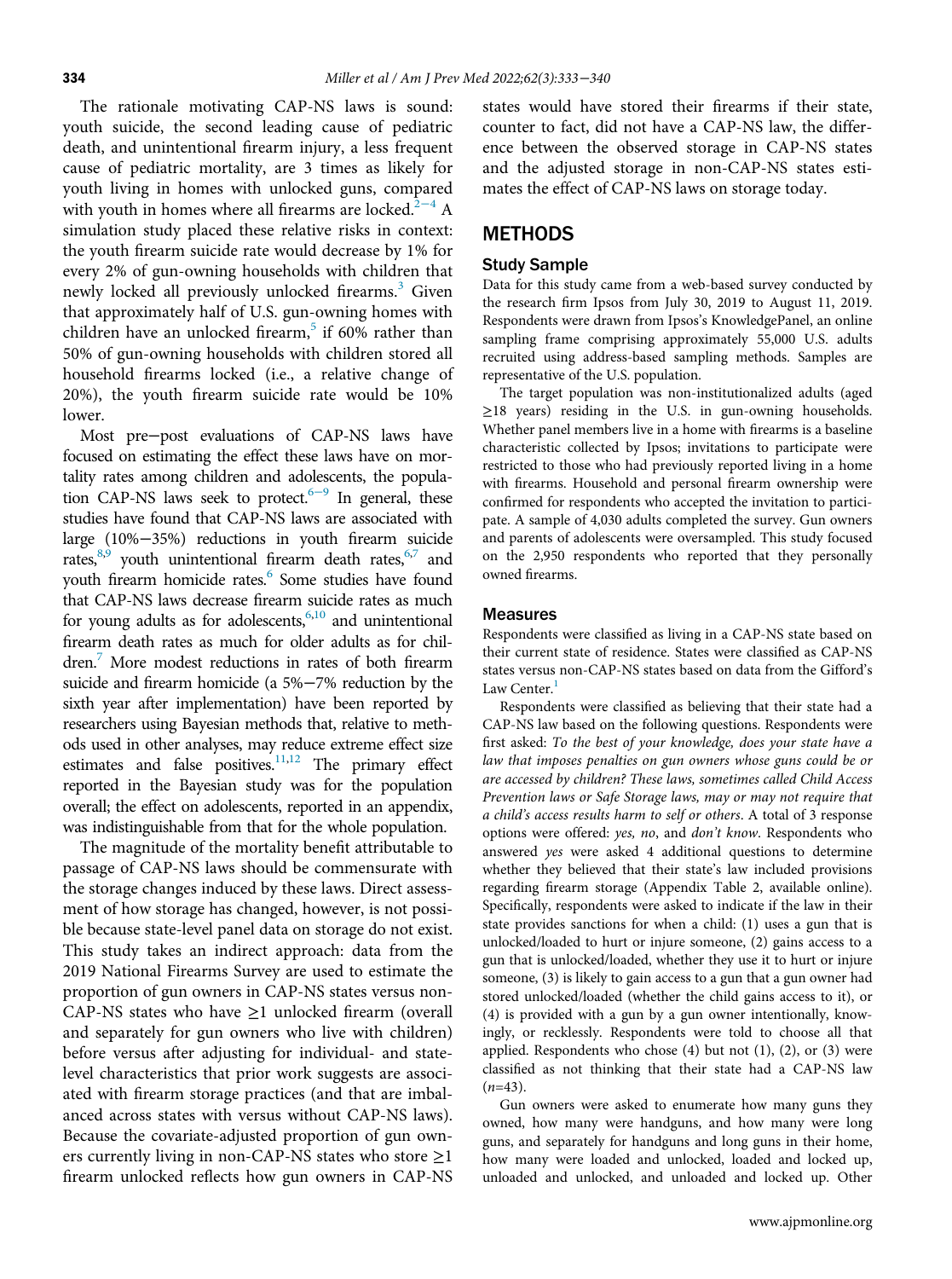survey characteristics included in analyses were age, sex, race/ethnicity, education, census division, metropolitan statistical area, and whether the respondent lives with children aged <18 years. State-level firearm prevalence was based on estimates for 2016 (the most recent year available) using a recently validated proxy.<sup>[13](#page-7-5)</sup>

#### Statistical Analysis

Analyses using survey weights provided by Ipsos accounted for survey nonresponse and under- or over-coverage imposed by the study-specific sample design. Weights also adjusted for benchmark demographic distributions (from the U.S. Census Current Population Survey or the American Community Survey). For population characteristics, such as gun ownership, that are not available in the Current Population Survey or American Community Survey, the survey was weighted to benchmark distributions of gun-owning households from weighted Ipsos data for sex, age, race/ethnicity, census region, metropolitan statistical area status, education, household income and presence of children in the home. STROBE reporting guidelines were followed.<sup>[14](#page-7-6)</sup> All analyses were conducted with Stata, version 16 using SVY suite commands.

To assess the research question—How do gun owners living in states with CAP-NS laws store their firearms today, compared with how they would have stored their firearms had their state never passed a CAP-NS law?—analyses adjusted for storagerelated characteristics that were imbalanced across CAP-NS status. Specifically, analyses adjusted for the number of guns owned by the respondent, the type of guns owned (handgun, long gun, both), whether the owner had a concealed carry permit, the presence of children in the home, and household firearm prevalence in the respondent's state.[5](#page-6-3)[,13](#page-7-5)[,15](#page-7-7)−<sup>18</sup> Adjusted logistic regression of storage practices on CAP-NS status produced ORs that quantified the odds of storing ≥1 firearm unlocked in CAP-NS versus non-CAP-NS states after accounting for the aforementioned variables. To derive counterfactual storage in non-CAP-NS states that uniquely corresponded to AORs, 2 X 2 tables were constructed populating the cell counts for gun owners in CAP-NS states with the observed (unadjusted) proportion of unlocked versus locked guns (e.g., 55% lived in homes with unlocked firearms, 45% in homes where all firearms were locked). Next, storage among gun owners in non-CAP-NS states was adjusted to yield the unique cross product equal to the AOR.

Sensitivity analyses reclassified states as CAP-NS or not using the classification scheme developed by RAND and used by Schell et al.,<sup>[12](#page-7-4)</sup> which differed minimally from the Gifford's Law Center's adjudication (Appendix Table 1, available online). Sensitivity analyses were run that excluded residents of New York, Nevada, and Washington because these states enacted CAP-NS laws <1 year before the survey. Results of all sensitivity analyses differed trivially from primary analyses and are not presented.

### RESULTS

Of 6,721 invited panel members, 4,030 responded to the invitation and qualified (of whom 1,080 lived in households with guns but did not personally own any firearms). This study was limited to the 2,950 respondents who reported that they personally owned  $\geq$ 1 firearm. A total of 42% of gun owners lived in CAP-NS states.

Approximately one third of gun owners in both CAP-NS and non-CAP-NS states live with children ([Table 1](#page-3-0)). Gun owners who live in states with CAP-NS laws are less likely to have concealed carry permits (32.2%, 95% CI=29.2, 35.5 vs 38.3%, 95% CI=35.4, 41.2), own both handguns and long guns (46.7%, 95% CI=43.4, 50.1 vs 53.9%, 95% CI=51.0, 56.7), and own  $\geq$ 5 guns (20.1%, 95% CI=17.7, 22.9 vs 25.4%, 95% CI=22.9, 28.1).

A total of 26% of gun owners said they thought that they lived in a state with a CAP-NS law: 36.6% (95% CI=33.5, 40.0) of those who lived in a state with a CAP-NS law vs 18.1% (95% CI=15.9, 20.5) of those who lived in a state with no CAP-NS laws [\(Table 1\)](#page-3-0). A total of 19% of gun owners reported that they thought they lived in a state with no CAP-NS laws: 15.3% (95% CI=12.9, 18.1) of those who lived in CAP-NS states and 22.4% (95% CI=20.0, 24.9) of those who lived in a state with no CAP-NS law. Most gun owners, 55% (95% CI=52.3, 56.8) overall, reported that they did not know whether their state had a CAP-NS law: 59.5% (95% CI=56.6, 62.3) in states without vs 48.1% (95% CI=44.7, 51.4) in states with a CAP-NS law.

[Table 2](#page-5-0) shows current storage practices by CAP-NS status, juxtaposed with estimates of (counterfactual) storage practices that gun owners in non-CAP-NS states would have had if they looked like their counterparts in CAP-NS states (i.e., after covariate adjustment, which should reflect how gun owners in CAP-NS states would have stored their firearms if their state, counter to fact, did not have a CAP-NS law). The modest unadjusted difference in unlocked storage by CAP-NS status was attenuated with adjustment. For example, in crude comparisons, 61.2% (95% CI=58.2, 64.1) of gun owners in states without CAP-NS laws stored  $\geq$ 1 firearm unlocked, compared with  $54.8\%$  (95% CI=51.2, 58.3) in states with CAP-NS laws (a 6−percentage point difference, corresponding to an unadjusted OR of 0.78 [95% CI=0.64, 0.93]). After adjustment, there was only a nonsignificant 2−percentage point difference (52.7%, 95% CI=46.6, 58.9 vs 54.8%, 95% CI=51.2, 58.3), corresponding to an AOR of 1.09 (95% CI=0.85, 1.39). Similarly, in households with children, CAP-NS status was not significantly associated with storage after adjustment.

Gun owners who could not be affected by knowledge of CAP-NS laws directly because they reported either that their state did not have a CAP-NS law or that they did not know if their state had a CAP-NS law were more likely to store guns unlocked if they lived in a non-CAP-NS state (in unadjusted analyses, [Table 2](#page-5-0)). After adjustment, however, the absolute difference by CAP-NS status was small and not significant:  $-1.5\%$  overall (55.7%)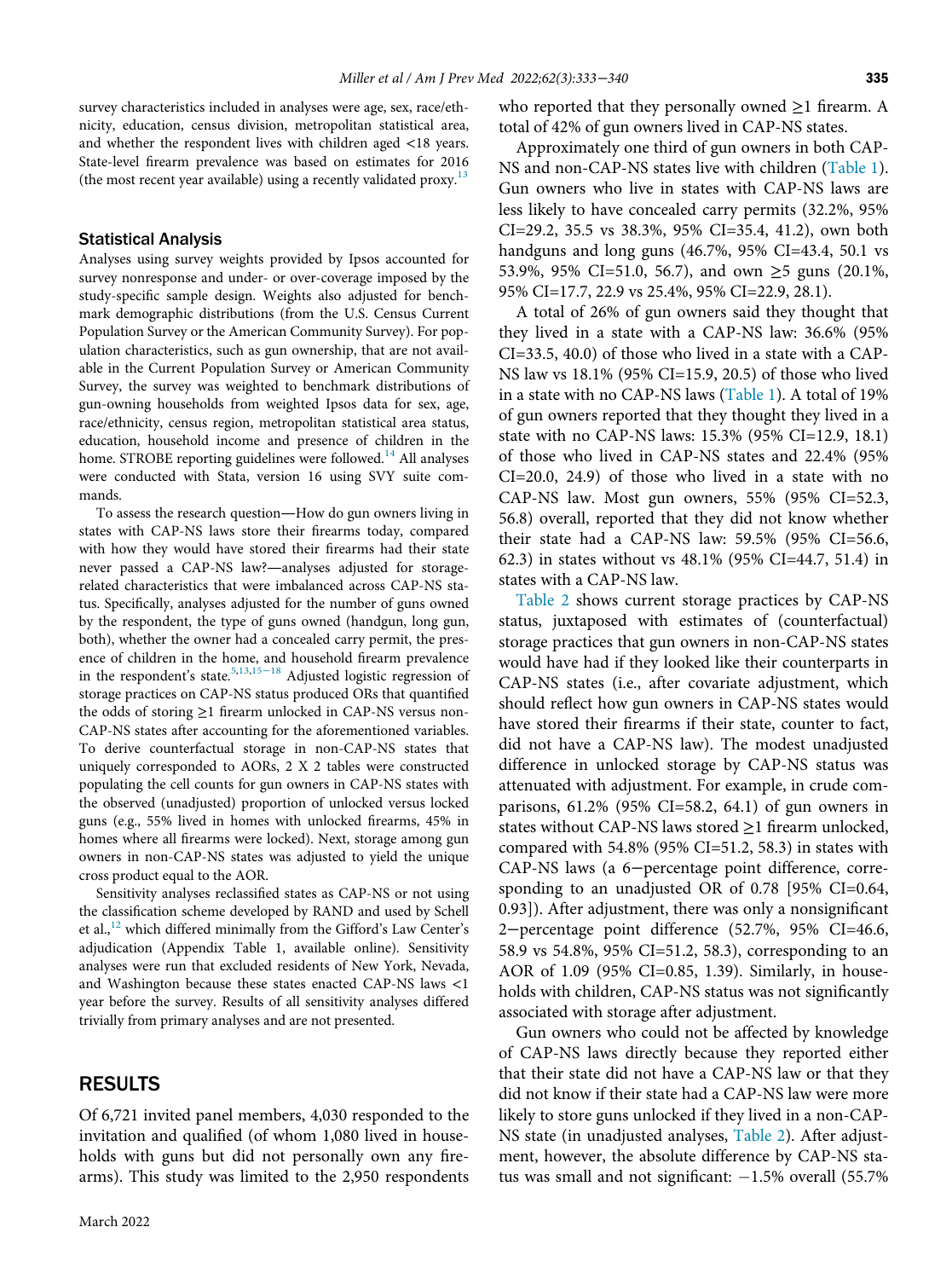# <span id="page-3-0"></span>Table 1. Characteristics of Gun Owners by State CAP-NS Law Status

|                                  | <b>Gun owners</b>                                                   |                                                                        |                          |  |
|----------------------------------|---------------------------------------------------------------------|------------------------------------------------------------------------|--------------------------|--|
| <b>Characteristics</b>           | <b>States with a CAP-NS</b><br>law (n=1,234),<br>weighted %(95% CI) | <b>States without a CAP-NS</b><br>law (n=1,716),<br>weighted %(95% CI) | p-value                  |  |
| Age group, years                 |                                                                     |                                                                        | 0.03                     |  |
| $18 - 29$                        | 9.7(7.3, 12.8)                                                      | 14.4 (11.9, 17.3)                                                      |                          |  |
| $30 - 44$                        | 23.3 (20.4, 26.5)                                                   | 23 (20.6, 25.6)                                                        |                          |  |
| $45 - 59$                        | 29.9 (26.9, 33)                                                     | 30 (27.5, 32.7)                                                        |                          |  |
| $\geq 60$                        | 37.1 (34.2, 40.2)                                                   | 32.6 (30.2, 35.1)                                                      |                          |  |
| Sex                              |                                                                     |                                                                        | 0.13                     |  |
| Male                             | 71.3 (68.1, 74.2)                                                   | 68.2 (65.4, 70.8)                                                      |                          |  |
| Race/ethnicity                   |                                                                     |                                                                        | < 0.001                  |  |
| Non-Hispanic White               | 71.9 (68.4, 75.2)                                                   | 81.6 (79, 84.1)                                                        |                          |  |
| Non-Hispanic Black               | 8.7(6.7, 11.1)                                                      | 7.6(6, 9.5)                                                            |                          |  |
| Non-Hispanic Other               | 6(4.4, 8.2)                                                         | 4.4(3.2, 6.1)                                                          |                          |  |
| Hispanic                         | 13.4 (10.9, 16.4)                                                   | 6.4(4.9, 8.3)                                                          |                          |  |
| Rurality                         |                                                                     |                                                                        | < 0.001                  |  |
| Urban                            | 33.7 (30.5, 37)                                                     | 28.5 (26, 31.3)                                                        |                          |  |
| Suburban                         | 50.2 (46.8, 53.6)                                                   | 47.6 (44.7, 50.5)                                                      |                          |  |
| Rural                            | 16.1 (13.8, 18.7)                                                   | 23.9 (21.5, 26.4)                                                      |                          |  |
| Region                           |                                                                     |                                                                        | < 0.001                  |  |
| Northeast                        | 7.4(5.9, 9.2)                                                       | 14 (12.2, 16.1)                                                        |                          |  |
| Midwest                          | 16.3 (14.1, 18.8)                                                   | 27 (24.5, 29.5)                                                        |                          |  |
| South                            | 49.2 (45.9, 52.6)                                                   | 39.6 (36.8, 42.5)                                                      |                          |  |
| West                             | 27.1 (24.1, 30.2)                                                   | 19.4 (17.2, 21.9)                                                      |                          |  |
| <b>MSA</b> status                |                                                                     |                                                                        | < 0.001                  |  |
| Metropolitan                     | 86.7 (84.3, 88.8)                                                   | 74.2 (71.5, 76.7)                                                      |                          |  |
| Education                        |                                                                     |                                                                        | 0.03                     |  |
| Less than high school            | 6.6(4.8, 9.2)                                                       | 5.8(4.3, 7.8)                                                          |                          |  |
| High school                      | 24.3 (21.3, 27.6)                                                   | 31.1 (28.3, 34)                                                        |                          |  |
| Some college                     | 35.2 (32.1, 38.4)                                                   | 32.8 (30.2, 35.5)                                                      |                          |  |
| Bachelor's degree or higher      | 33.9 (31, 36.9)                                                     | 30.3 (27.9, 32.8)                                                      |                          |  |
| Income, \$                       |                                                                     |                                                                        | < 0.001                  |  |
| ≤25,000                          | 7.8(6.1, 9.9)                                                       | 9(7.4, 10.9)                                                           |                          |  |
| 25,000-59,999                    | 20.8 (18.1, 23.9)                                                   | 26.8 (24.3, 29.5)                                                      |                          |  |
| 60,000-99,999                    | 24 (21.4, 26.9)                                                     | 27.2 (24.7, 29.8)                                                      |                          |  |
| $\geq$ 100,000                   | 47.4 (44.1, 50.8)                                                   | 37 (34.3, 39.9)                                                        |                          |  |
| Children (<18 years old) at home |                                                                     |                                                                        | 0.53                     |  |
| Yes                              | 30.5 (27.3, 34)                                                     | 31.9 (29.2, 34.8)                                                      |                          |  |
| Number of firearms               |                                                                     |                                                                        | 0.04                     |  |
| $\mathbf{1}$                     | 36.6 (33.3, 40)                                                     | 32.3 (29.7, 35.1)                                                      |                          |  |
| $2 - 3$                          | 28.9 (25.9, 32.1)                                                   | 28.4 (25.8, 31.1)                                                      |                          |  |
| $4 - 5$                          | 14.4 (12.1, 16.9)                                                   | 13.9 (12, 16)                                                          |                          |  |
| ${>}5$                           | 20.1 (17.7, 22.9)                                                   | 25.4 (22.9, 28.1)                                                      |                          |  |
| Handgun/Long gun                 |                                                                     |                                                                        | 0.01                     |  |
| Handgun only                     | 34.6 (31.4, 37.9)                                                   | 29.4 (26.8, 32.1)                                                      |                          |  |
| Long gun only                    | 18.7 (16.2, 21.5)                                                   | 16.7 (14.7, 19)                                                        |                          |  |
| Handgun and long gun             | 46.7 (43.4, 50.1)                                                   | 53.9 (51, 56.7)                                                        |                          |  |
| Concealed carry permit           |                                                                     |                                                                        | 0.01                     |  |
| Yes                              | 32.2 (29.2, 35.5)                                                   | 38.3 (35.4, 41.2)                                                      |                          |  |
| Firearms training                |                                                                     |                                                                        | 0.46                     |  |
| Yes                              | 62.1 (58.6, 65.3)                                                   | 60.4 (57.5, 63.2)                                                      |                          |  |
|                                  |                                                                     |                                                                        |                          |  |
|                                  |                                                                     |                                                                        | (continued on next page) |  |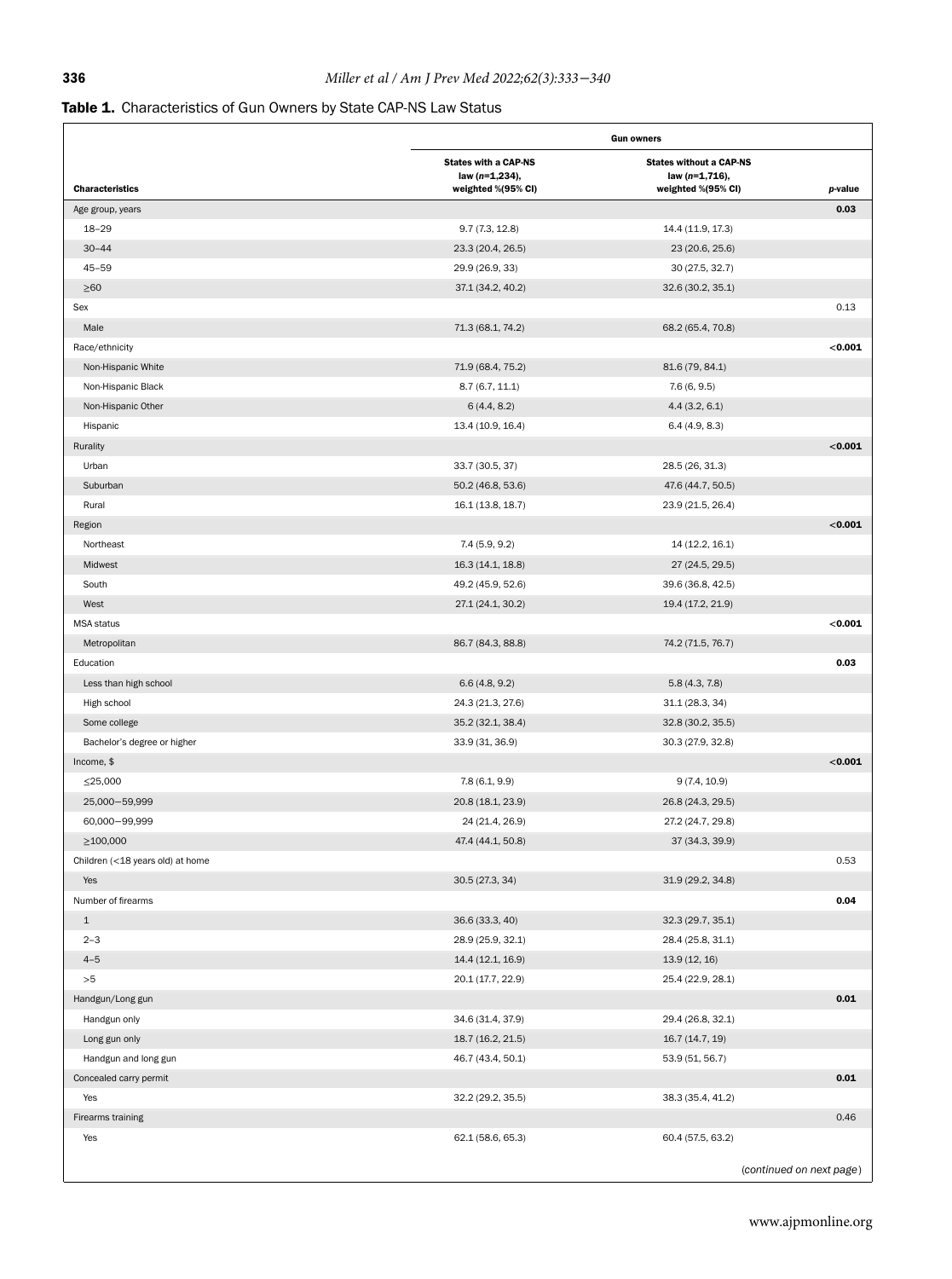#### Table 1. Characteristics of Gun Owners by State CAP-NS Law Status (continued)

|                                                                                       | <b>Gun owners</b>                                                   |                                                                        |         |  |
|---------------------------------------------------------------------------------------|---------------------------------------------------------------------|------------------------------------------------------------------------|---------|--|
| <b>Characteristics</b>                                                                | <b>States with a CAP-NS</b><br>law (n=1,234),<br>weighted %(95% CI) | <b>States without a CAP-NS</b><br>law (n=1,716),<br>weighted %(95% CI) | p-value |  |
| Reason for ownership                                                                  |                                                                     |                                                                        | 0.31    |  |
| Protection                                                                            | 71.9 (68.8, 74.7)                                                   | 73.8 (71.3, 76.2)                                                      |         |  |
| Storage practices of gun owners                                                       |                                                                     |                                                                        |         |  |
| Any unlocked                                                                          | 54.8 (51.2, 58.3)                                                   | 61.2 (58.2, 64.1)                                                      | 0.01    |  |
| Any loaded and unlocked                                                               | 28.7 (25.7, 31.9)                                                   | 33.7 (30.9, 36.6)                                                      | 0.02    |  |
| Any loaded                                                                            | 47.4 (43.9, 50.9)                                                   | 52.2 (49.2, 55.2)                                                      | 0.04    |  |
| Storage practices of gun owners with children                                         |                                                                     |                                                                        |         |  |
| Any unlocked                                                                          | 36.2 (29.6, 43.4)                                                   | 49.2 (43.5, 54.9)                                                      | 0.01    |  |
| Any loaded and unlocked                                                               | 18.4 (13.5, 24.6)                                                   | 22.5 (18, 27.8)                                                        | 0.28    |  |
| Any loaded                                                                            | 46.9 (39.8, 54.2)                                                   | 46.7 (41, 52.4)                                                        | 0.96    |  |
| Household firearm prevalence (2016)                                                   | 25                                                                  | 40                                                                     |         |  |
| Firearm suicides/total suicides (2018)                                                | 45                                                                  | 54                                                                     |         |  |
| Believe that guns should be stored locked and unloaded with<br>ammo stored separately |                                                                     |                                                                        | 0.02    |  |
| Yes                                                                                   | 40.6 (37.3, 44)                                                     | 35.3 (32.6, 38.1)                                                      |         |  |
| Believe that having a gun in the home makes it a safer place                          |                                                                     |                                                                        | 0.83    |  |
| Yes                                                                                   | 88 (85.8, 90)                                                       | 88.3 (86.4, 90)                                                        |         |  |
| Belief regarding whether their state has a CAP-NS law                                 |                                                                     |                                                                        | < 0.001 |  |
| Believe their state has a CAP-NS law                                                  | 36.6 (33.5, 40)                                                     | 18.1 (15.9, 20.5)                                                      |         |  |
| Believe their state does not have a CAP-NS law                                        | 15.3 (12.9, 18.1)                                                   | 22.4 (20, 24.9)                                                        |         |  |
| Don't know if their state has a CAP-NS law                                            | 48.1 (44.7, 51.4)                                                   | 59.5 (56.6, 62.3)                                                      |         |  |
| Belief regarding whether their state has a CAP-NS law (HH with<br>children)           |                                                                     |                                                                        | < 0.001 |  |
| Believe their state has a CAP-NS law                                                  | 30.2 (24.3, 36.7)                                                   | 14.7 (11.2, 19)                                                        |         |  |
| Believe their state does not have a CAP-NS law                                        | 16.6 (11.8, 22.8)                                                   | 28.3 (23.5, 33.7)                                                      |         |  |
| Do not know whether their state has a CAP-NS law                                      | 53.2 (46.3, 60.1)                                                   | 57 (51.4, 62.4)                                                        |         |  |

Note: Boldface indicates statistical significance  $(p<0.05)$ .

CAP-NS, Child Access Prevention Negligent Storage; HH, household; MSA, metropolitan statistical area.

[95% CI=48.4, 62.7]−57.2% [95% CI=52.7, 61.6]) and 1.4% among those who lived with children (41.3% [95% CI=28.1, 55.5]−39.9% [95% CI=31.7, 48.8]). Thus, among respondents whose beliefs indicated their storage was not directly affected by the presence of a CAP-NS law, covariate adjustment accounted for most of the variability in storage by CAP-NS status.

# **DISCUSSION**

In this nationally representative survey, after adjusting for potential confounders of the CAP-NS law−firearm storage relationship, gun owners in states with a CAP-NS law were not more likely to lock up all their firearms than were gun owners in states without CAP-NS laws.

One reason CAP-NS laws may not have had their desired effect on storage practices is that most gun owners, including gun owners who lived with children, did not know whether they lived in a state with a CAP-NS law. But knowledge deficits are not the whole story as most gun owners who thought they lived in a state with a CAP-NS law nevertheless stored guns unlocked (including nearly one third who lived with children).

What mortality benefit should CAP-NS laws produce, assuming the entire storage difference observed in adjusted analyses was caused by these laws? Simulation studies suggest that the youth firearm suicide rate would have decreased by at most 2.5% given the 5% relative storage difference by CAP-NS status observed in adjusted analyses. $3$  This benefit, which is not statistically discernable from no benefit, is materially smaller than published estimates. To the extent that the effect of CAP-NS laws on current storage practices is a good approximation of the effect CAP-NS laws had on storage closer to their enactment, findings from this study raise questions about the mortality benefits that have been attributed to CAP-NS laws in quasi-experimental studies. It is possible, however, that the effect of CAP-NS laws proximate to their passage was larger than their abiding effect on contemporary storage practices. Data to assess this possibility do not currently exist.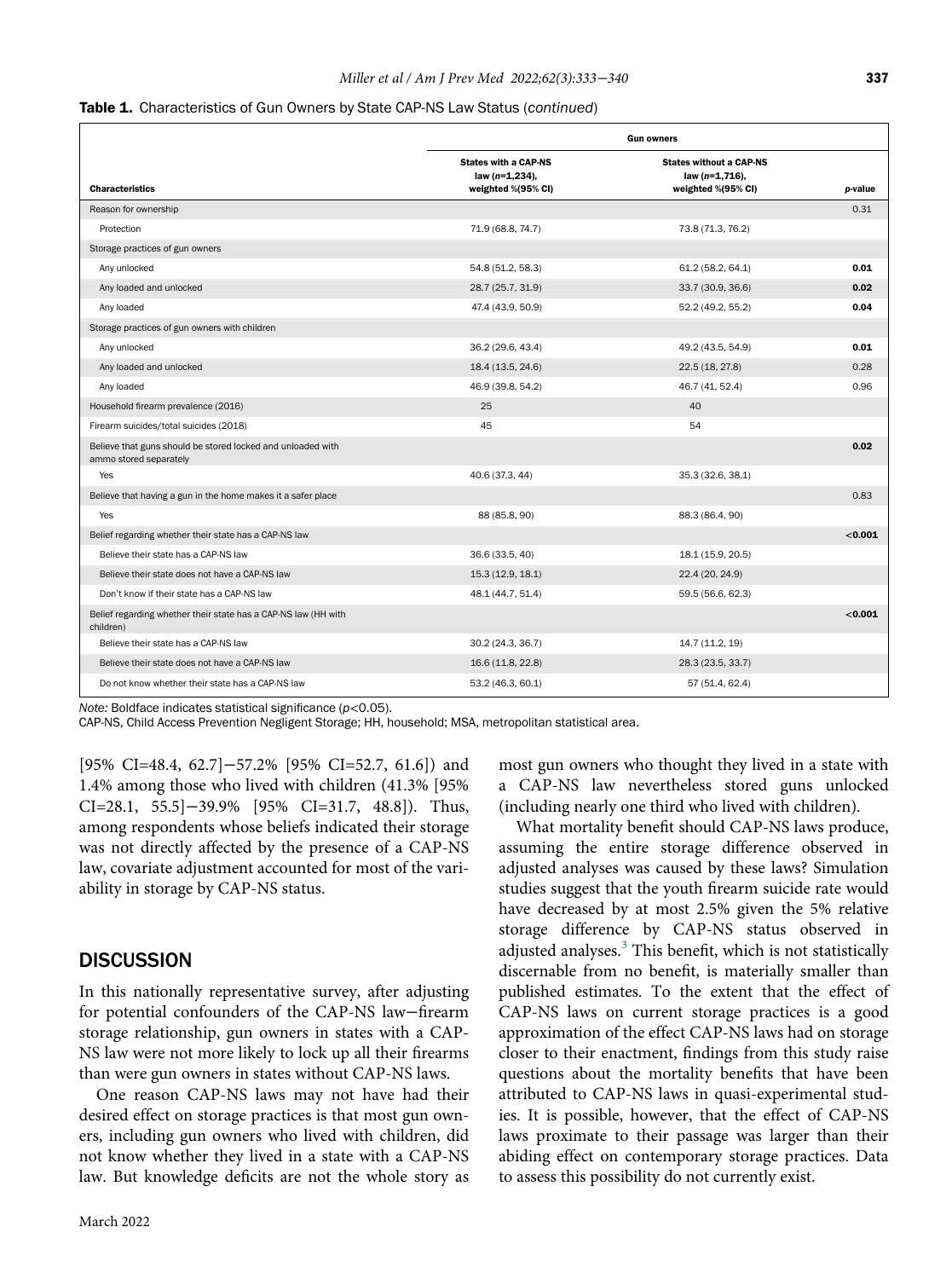| <b>Variables</b>                                                                                                        | <b>CAP-NS states</b><br>(95% CI) | Non-CAP-NS<br>states (95% CI) | <b>Crude OR</b><br>(95% CI) | AOR <sup>a</sup><br>$(95% \text{ Cl})$ | <b>Counterfactual non</b><br>$-CAP-NSb$ (95% CI) |
|-------------------------------------------------------------------------------------------------------------------------|----------------------------------|-------------------------------|-----------------------------|----------------------------------------|--------------------------------------------------|
| All gun owners                                                                                                          | 54.8<br>(51.2, 58.3)             | 61.2<br>(58.2, 64.1)          | 0.78<br>(0.64, 0.93)        | 1.09<br>(0.85, 1.39)                   | 52.7<br>(46.6, 58.9)                             |
| Gun owners in<br>households with<br>children                                                                            | 36.2<br>(29.6, 43.4)             | 49.2<br>(43.5, 54.9)          | 0.59<br>(0.40, 0.86)        | 0.93<br>(0.57, 1.53)                   | 38.0<br>(27, 49.8)                               |
| Gun owners who<br>believe their state<br>does not have a CAP-<br>NS law or do not know<br>(all gun owners)              | 57.2<br>(52.7, 61.6)             | 64<br>(60.7, 67.1)            | 0.75<br>(0.60, 0.95)        | 1.07<br>(0.79, 1.44)                   | 55.7<br>(48.4, 62.7)                             |
| Gun owners who<br>believe their state<br>does not have a CAP-<br>NS law or do not know<br>(households with<br>children) | 39.9<br>(31.7, 48.8)             | 52.3<br>(46.1, 58.5)          | 0.60<br>(0.39, 0.94)        | 0.95<br>(0.53, 1.68)                   | 41.3<br>(28.1, 55.5)                             |
| Gun owners who<br>believe their state has<br>a CAP-NS law (all gun<br>owners)                                           | 50.6<br>(44.9, 56.3)             | 49.8<br>(42.8, 56.9)          | 1.03<br>(0.72, 1.49)        | 1.37<br>(0.86, 2.18)                   | 42.8<br>(32, 54.3)                               |
| Gun owners who<br>believe their state has<br>a CAP-NS law<br>(households with<br>children)                              | 27.9<br>(18.3, 40.2)             | 32.4<br>(20.3, 47.4)          | 0.81<br>(0.35, 1.88)        | 1.11<br>(0.39, 3.21)                   | 25.8<br>(10.7, 49.9)                             |

<span id="page-5-0"></span>

|  |  |  |  |  | Table 2. Proportion of Gun Owners Who Store Any Guns Unlocked by CAP-NS Law Status and Belief |  |
|--|--|--|--|--|-----------------------------------------------------------------------------------------------|--|
|--|--|--|--|--|-----------------------------------------------------------------------------------------------|--|

Note: To see how comparing the crude OR to the AOR in each row allows moving from observed to adjusted (counterfactual) proportions of gun owners who have unlocked firearms, consider the first row in [Table 2.](#page-5-0) The crude exposure OR for having any unlocked firearms in CAP negligent storage versus non-CAP negligent storage states is 0.78 (from unadjusted logistic regression). This OR is the simple cross product of a 2 X 2 table with the proportion of households that have unlocked guns (54.8% in CAP-NS states and 61.2% in non-CAP-NS states)=(0.548 X [1-0.612]/(0.612 X [1-0.548])=0.78. When adjusted for the number and types of guns, CCW permit, children in the home, and state-level firearm prevalence, the corresponding adjusted OR=1.09. An AOR of 1.09 corresponds uniquely to a new 2 X 2 table with gun owners in CAP-NS states storing their guns exactly as observed (i.e., 54.8% of gun owners have unlocked guns, 45.2% do not) and counterfactual gun owners in non−CAP-NS states storing fewer guns unlocked in adjusted analyses than in unadjusted analyses (i.e., fewer than directly observed). Specifically: 1.09=([0.548 X (0.388+x)]/[(0.612-x) X 0.452]). Hence, x=0.085, and the proportion of gun owners in non-CAP negligent storage states who would be expected to store guns unlocked if they looked like gun owners in CAP-NS states is 61.2%−8.5%=52.7%. Analogous calculations can be made for each point estimate and the corresponding 95% CI boundaries. The difference between the observed storage in CAP-NS states and the counterfactual storage in non-CAP-NS states is a measure of how much CAP-NS laws affect storage. Symmetrical calculations (and conclusions) can be made (and drawn) for the counterfactual storage practices in CAP-NS states (i.e., the storage that CAP-NS gun owners would have if they looked like gun owners in non-CAP-NS states) and compared with the observed practices in non-CAP-NS states. For example, the percentage unlocked in adjusted CAPS-NS states would increase to 63.2%, and could then be compared with the observed 61.2% in non-CAP-NS states. Additional adjustment beyond the parsimonious model did not materially affect point estimates. For example, additional adjustment for education, race, sex, age, urbanization, income, and region produced an AOR for all gun owners of 1.07 (95% CI=0.78, 1.48), compared with the AORs in the main model above, of 1.09 (95% CI=0.85, 1.39).

<span id="page-5-1"></span>avalues are adjusted for number of guns, types of gun, children in the home, CCW permit, firearm prevalence.<br>Powerfortual pap CAB starped is the starped in pap CAB states offer adjustment for the number of guns, two

<sup>b</sup>Counterfactual non-CAP storage is the storage in non-CAP states after adjustment for the number of guns, types of guns, CCW permit, children in the home, and state-level firearm prevalence (i.e., if gun owners in non-CAP states resembled gun owners in CAP states with respect to these covariates). CAP-NS, Child Access Prevention Negligent Storage; CCW, Permit to carry a concealed weapon.

# Limitations

This study should be interpreted with additional limitations in mind. First, analyses did not assess whether survey respondents changed their storage practices before compared with after CAP-NS laws were enacted. For most respondents, this would have required asking about changes that occurred in the 1990s and asking whether storage practices changed in relation to changing residence from a state with versus without CAP-NS laws (and vice versa).

Second, estimates in this study are based on 2,950 gun owners, one third of whom live with children. After

stratifying by CAP-NS status, estimates of storage practices among households with children had wide CIs, limiting the extent to which inferences could be drawn for this important subgroup. Nevertheless, the point estimates and patterns observed in households with children mirrored those for all gun-owning households.

Third, to the extent that the characteristics adjusted for in multivariate analyses (e.g., number of guns) lie along the causal pathway, estimates in this study may be biased to the null. This, however, seems unlikely as none of these characteristics would be expected to change in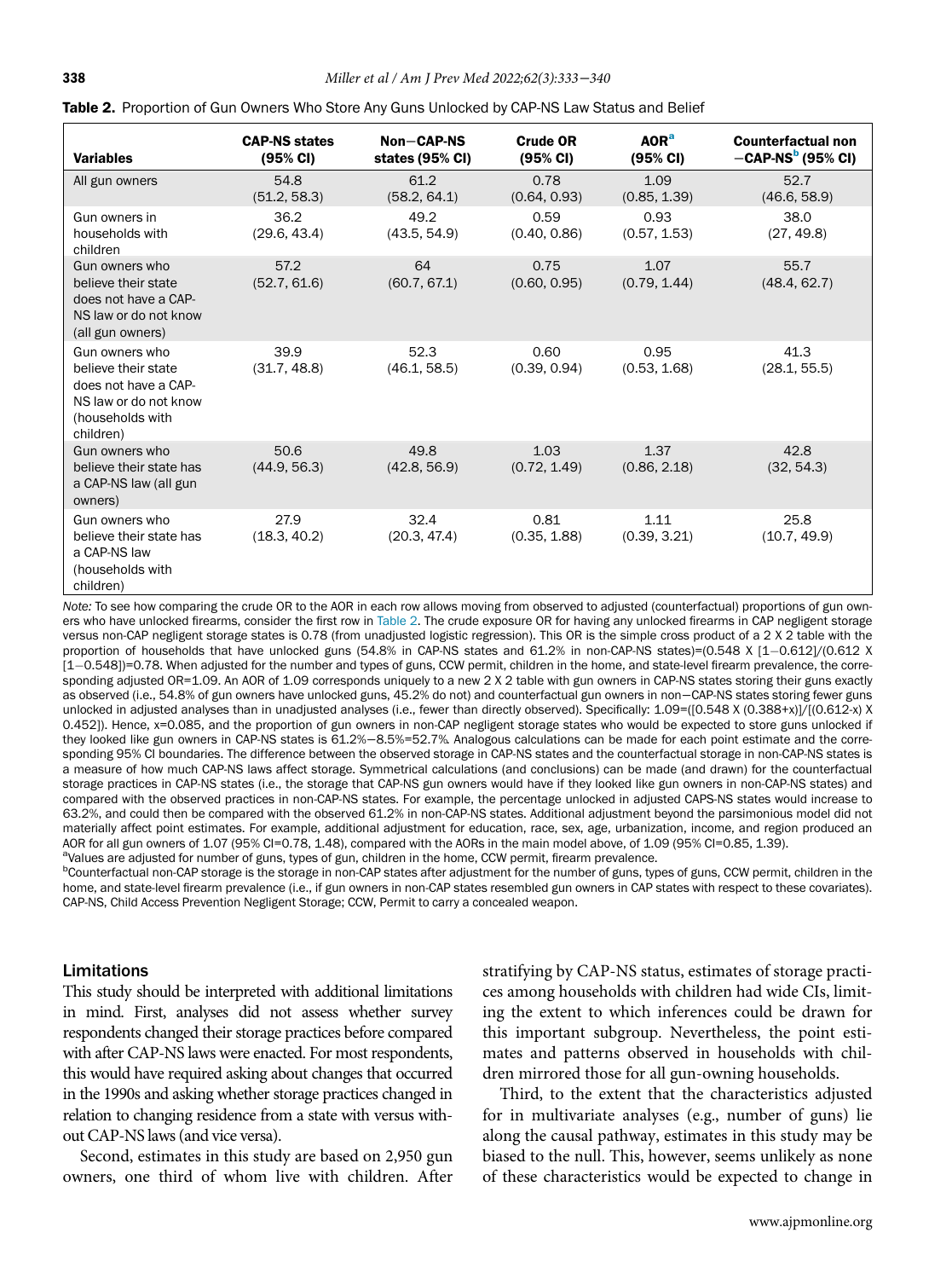response to CAP-NS laws. Moreover, estimates produced by a direct difference-in-differences approach that does not involve covariate adjustment are nearly identical to those based on adjustment. For example, [Table 2](#page-5-0) shows that 64.0% of gun owners in non-CAP-NS states who could not have been affected by thinking that CAP-NS laws were in effect in their state have unlocked firearms, compared with 57.2% of their counterparts in CAP-NS states (a difference of 6.8%). For all gun owners (i.e., irrespective of beliefs about CAP-NS laws) this difference is 6.4% (61.2%−54.8%). Thus, the direct effect of CAP-NS laws on storage using this covariate-independent approach is <1%  $(6.4% - 6.8% = -0.4%).$ 

Fourth, although unadjusted storage was safer among gun owners who thought their state had a CAP-NS law, compared with gun owners who thought otherwise (approximately 50% vs 60% had unlocked guns), this should not be interpreted as evidence that knowing CAP-NS exist in one's state caused an appreciable proportion of gun owners to lock guns. This inference is not warranted because the association could also reflect, to an indeterminate extent and independnet of factual knowledge about a state's CAP-NS status, a tendency among gun owners who store all guns locked-up to believe their state has a CAP-NS law. Nevertheless, as most gun owners did not know whether their state had a CAP-NS law, additional lives might well be saved if states with CAP-NS laws better publicized that fact and, in addition, devoted resources to educating the public about the empirically based rationale for locking all household firearms as a way to prevent youth suicide and unintentional firearm injury in hosueholds that contain firearms.

<span id="page-6-2"></span><span id="page-6-1"></span><span id="page-6-0"></span>Finally, as with all self-reported surveys, this online panel survey is subject to inaccuracies from social desirability and recall bias, and from intentional distortions. Online panel surveys, however, have been shown to reduce social desirability bias and yield more accurate estimates of respondent characteristics compared with other forms of eliciting opinions, such as telephone surveys.<sup>[19](#page-7-8)[,20](#page-7-9)</sup> Nevertheless, panel members who chose not to participate in the survey may have differed in ways related to the association examined here, compared with those who participated.

# **CONCLUSIONS**

<span id="page-6-5"></span><span id="page-6-4"></span><span id="page-6-3"></span>Child Access Prevention Negligent Storage laws are a prevention strategy advanced in the hope that gun owners subject to these laws would be motivated to store firearms more securely and that, as a result, fewer children would be injured or die. This study suggests that CAP-NS laws, at least as they have been enacted and enforced to date, have had at best a very modest effect on firearm storage. If the storage effect is as small as this study indicates, the mortality benefits previously attributed to CAP-NS laws are overstated. As such, developing interventions that effectively reduce firearm mortality by reducing access to firearms remains an urgent clinical and public policy priority.

# ACKNOWLEDGMENTS

None of the funders played a role in the design, conduct, or reporting of the research, or in the decision to submit the manuscript for publication. The Harvard School of Public Health IRB approved the study.

This work was supported by the Fund for a Safer Future, the Joyce Foundation, and the National Collaborative on Gun Violence Research.

No financial disclosures were reported by the authors of this paper.

# CREDIT AUTHOR STATEMENT

Matthew Miller: Conceptualization; Formal analysis; Funding acquisition; Investigation; Methodology; Supervision; Writing original draft. Wilson Zhang: Data curation; Formal analysis; Validation; Writing - review & editing. Ali Rowhani-Rahbar: Methodology; Writing - review & editing. Deborah Azrael: Conceptualization; Funding acquisition; Investigation; Methodology; Writing - review & editing.

# SUPPLEMENTAL MATERIAL

Supplemental materials associated with this article can be found in the online version at [https://doi.org/10.1016/j.](https://doi.org/10.1016/j.amepre.2021.09.016) [amepre.2021.09.016.](https://doi.org/10.1016/j.amepre.2021.09.016)

# REFERENCES

- 1. Child access prevention. Giffords Law Center. [https://giffords.org/law](https://giffords.org/lawcenter/gun-laws/policy-areas/child-consumer-safety/child-access-prevention/)[center/gun-laws/policy-areas/child-consumer-safety/child-access-pre](https://giffords.org/lawcenter/gun-laws/policy-areas/child-consumer-safety/child-access-prevention/)[vention/.](https://giffords.org/lawcenter/gun-laws/policy-areas/child-consumer-safety/child-access-prevention/) Accessed September 30, 2021.
- 2. Grossman DC, Mueller BA, Riedy C, et al. Gun storage practices and risk of youth suicide and unintentional firearm injuries. JAMA. 2005;293(6):707–714. [https://doi.org/10.1001/jama.293.6.707.](https://doi.org/10.1001/jama.293.6.707)
- 3. Monuteaux MC, Azrael D, Miller M. Association of increased safe household firearm storage with firearm suicide and unintentional death among U.S. youths [published correction appears in JAMA Pediatr. 2019;173(7):704]. JAMA Pediatr. 2019;173(7):657–662. [https://doi.org/10.1001/jamapediatrics.2019.1078.](https://doi.org/10.1001/jamapediatrics.2019.1078)
- 4. Miller M, Azrael D, Hemenway D, Vriniotis M. Firearm storage practices and rates of unintentional firearm deaths in the United States. Accid Anal Prev. 2005;37(4):661–667. [https://doi.org/10.1016/j.](https://doi.org/10.1016/j.aap.2005.02.003) [aap.2005.02.003.](https://doi.org/10.1016/j.aap.2005.02.003)
- 5. Azrael D, Cohen J, Salhi C, Miller M. Firearm storage in gun-owning households with children: results of a 2015 national survey. J Urban Health. 2018;95(3):295–304. [https://doi.org/10.1007/s11524-018-0261-7.](https://doi.org/10.1007/s11524-018-0261-7)
- 6. Cummings P, Grossman DC, Rivara FP, Koepsell TD. State gun safe storage laws and child mortality due to firearms. JAMA. 1997;278 (13):1084–1086. [https://doi.org/10.1001/jama.1997.03550130058037.](https://doi.org/10.1001/jama.1997.03550130058037)
- 7. Hepburn L, Azrael D, Miller M, Hemenway D. The effect of child access prevention laws on unintentional child firearm fatalities, 1979-